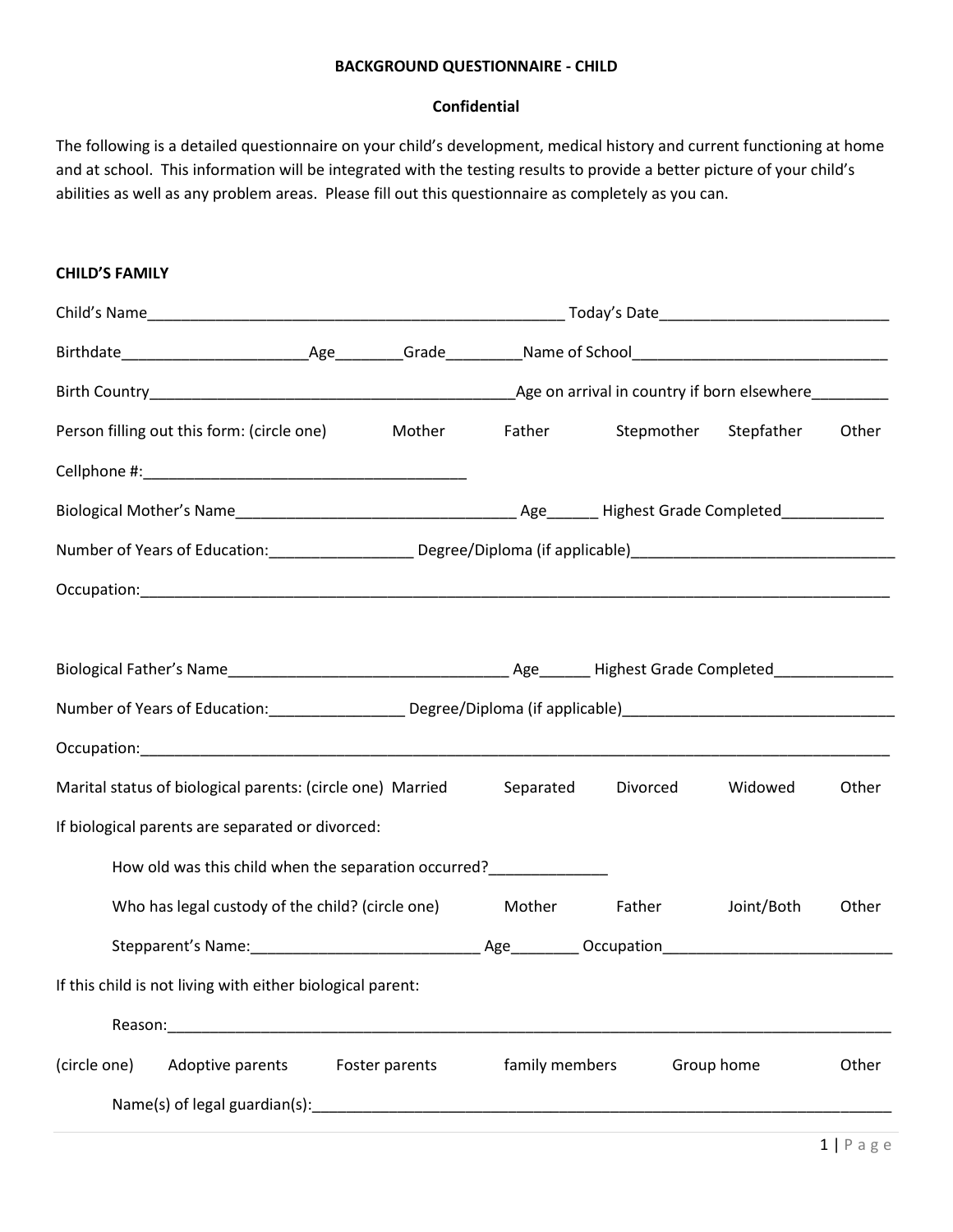#### **Confidential**

List all people currently living in your child's household:

| Name                   | Relationship to child                                                              | Age                                      |
|------------------------|------------------------------------------------------------------------------------|------------------------------------------|
|                        |                                                                                    |                                          |
|                        |                                                                                    |                                          |
|                        | If any brothers or sisters are living outside the home, list their names and ages: |                                          |
|                        |                                                                                    |                                          |
|                        |                                                                                    |                                          |
|                        |                                                                                    |                                          |
|                        | If your child's first language is not English, please complete the following:      |                                          |
| Child's first language |                                                                                    | Age at which your child learned English: |

#### **CURRENT MEDICATIONS**

List all medications that your child is currently taking:

| Medication | Reason taken | Dosage (if known) | Start date |
|------------|--------------|-------------------|------------|
|            |              |                   |            |
|            |              |                   |            |
|            |              |                   |            |

### **BEHAVIOR CHECKLIST**

Place a check mark next to behaviors that you believe your child exhibits to an excessive or exaggerated degree when compared to other children his or her age.

### **Sleeping and Eating**

| Nightmares       | Dangerous to self or others (describe): |
|------------------|-----------------------------------------|
| Trouble sleeping |                                         |
| Eats poorly      |                                         |
| Eats excessively |                                         |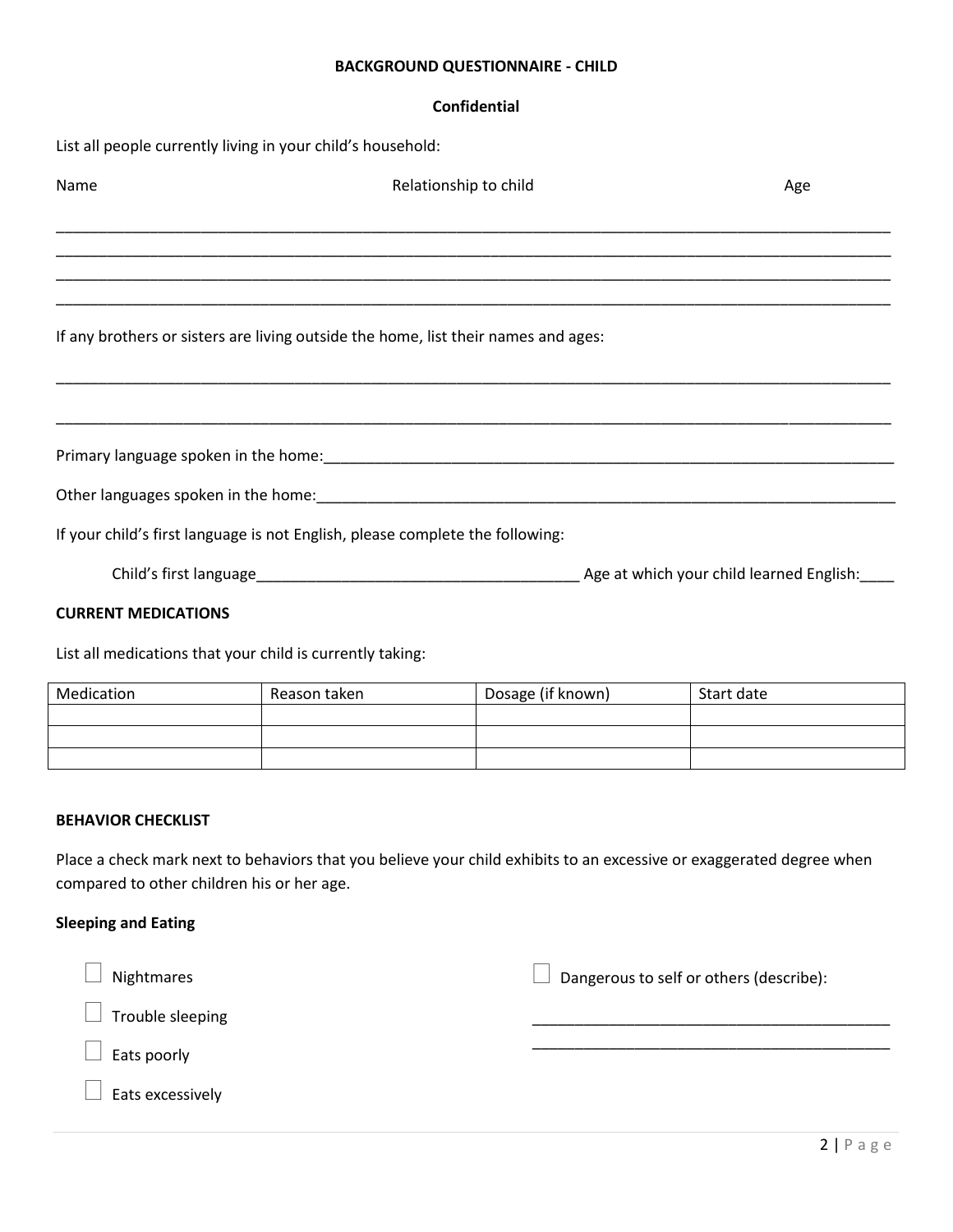| <b>Social Development</b>                        | Purposely harms or injures self (describe):     |
|--------------------------------------------------|-------------------------------------------------|
| Prefers to be alone                              |                                                 |
| Excessively shy or timid                         |                                                 |
| More interested in objects than in people        | Talks about killing self (describe):            |
| Difficulty making friends                        |                                                 |
| Teased by other children                         |                                                 |
| Not sought out for friendship by peers           | Unusual fears, habits or mannerisms (describe): |
| Difficulty seeing another person's point of view |                                                 |
| Doesn't empathize with others                    |                                                 |
| Overly trusting of others                        | Seems depressed                                 |
| Doesn't appreciate humor                         | Cries frequently                                |
| <b>Behavior</b>                                  | Excessively worried and anxious                 |
| Stubborn                                         | Overly preoccupied with details                 |
| Irritable, angry or resentful                    | Overly attached to certain objects              |
| Frequent tantrums                                | Not affected by negative consequences           |
| Strikes out at others                            | Drug abuse                                      |
| Throws or destroys things                        | Alcohol abuse                                   |
| Lying                                            | $\Box$ Sexually active                          |
| <b>Stealing</b>                                  | <b>Other Problems</b>                           |
| Argues with adults                               | Bladder control problems (not during seizure)   |
| Low frustration threshold                        | Poor bowel control (soils self)                 |
| Daredevil behavior                               | Motor/vocal tics                                |
| Runs away                                        | Overreacts to noises                            |
| Needs a lot of supervision                       | Overreacts to touch                             |
| Impulsive (does things without thinking)         | Excessive daydreaming and fantasy life          |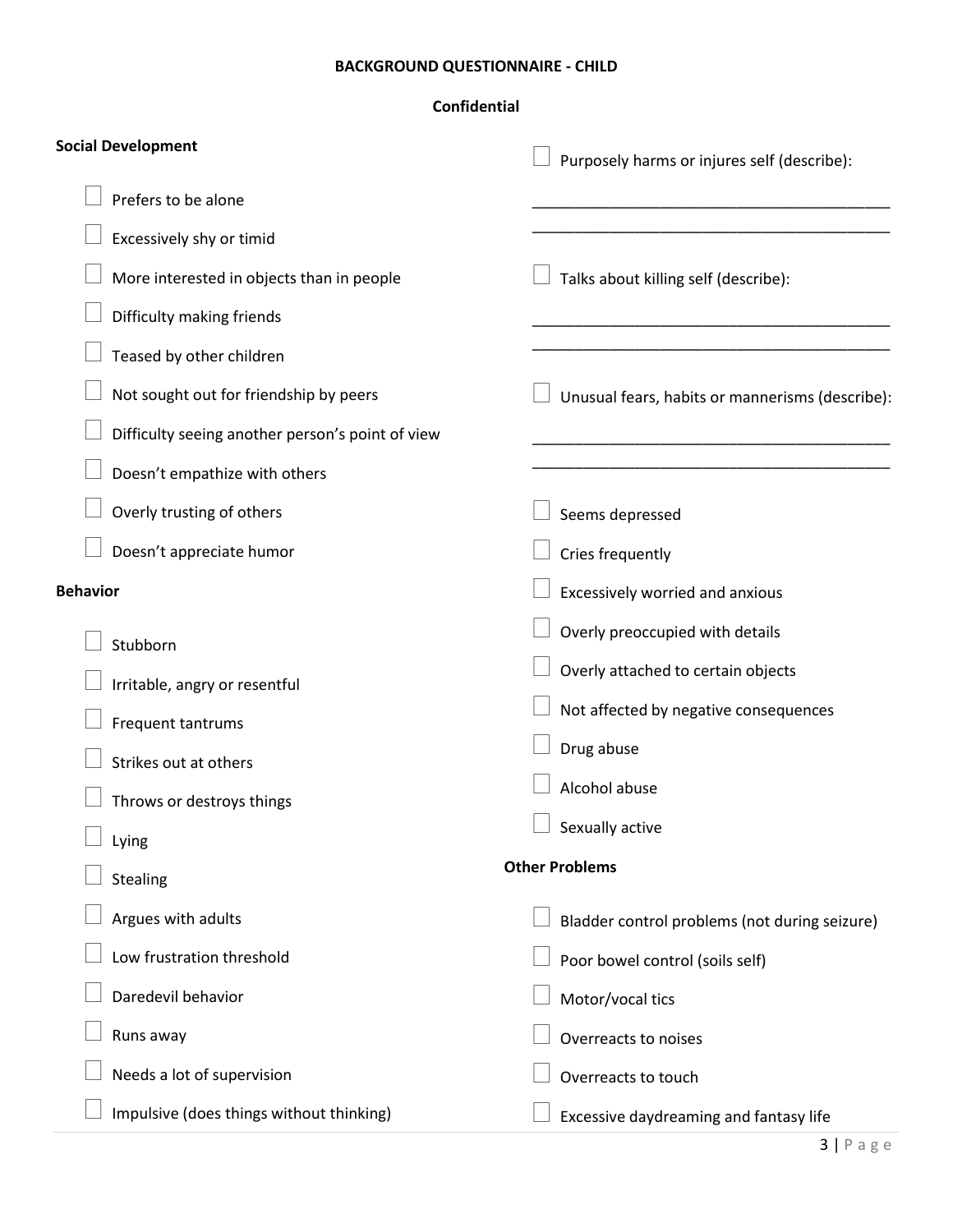# **Confidential**

| Poor sense of danger     |                                                                                       | Problems with taste and smell |     |  |
|--------------------------|---------------------------------------------------------------------------------------|-------------------------------|-----|--|
| Skips school             |                                                                                       | <b>Motor Skills</b>           |     |  |
|                          |                                                                                       | Poor fine motor coordination  |     |  |
|                          |                                                                                       | Poor gross motor coordination |     |  |
| <b>OTHER PROBLEMS:</b>   |                                                                                       |                               |     |  |
|                          |                                                                                       |                               |     |  |
| <b>EDUCATION PROGRAM</b> |                                                                                       |                               |     |  |
|                          | Does your child have a modified learning program? (circle one)                        | Yes                           | No  |  |
|                          | Is there an individual education plan (IEP)? (circle one)                             | Yes                           | No  |  |
|                          | Are you satisfied with your child's current learning program? If not, please explain: |                               |     |  |
|                          |                                                                                       |                               |     |  |
|                          | Has your child been held back a grade? (circle one)                                   | Yes                           | No. |  |
|                          | Is your child in any special education classes? (circle one)                          | Yes                           | No  |  |
|                          | Is your child receiving learning assistance at school? (circle one)                   | Yes                           | No  |  |
| If yes, please describe: | Has your child been suspended or expelled from school? (circle one)                   | Yes                           | No. |  |
|                          | Has your child ever received tutoring? (circle one)                                   | Yes                           | No  |  |
|                          |                                                                                       |                               |     |  |
|                          |                                                                                       |                               |     |  |
|                          |                                                                                       |                               |     |  |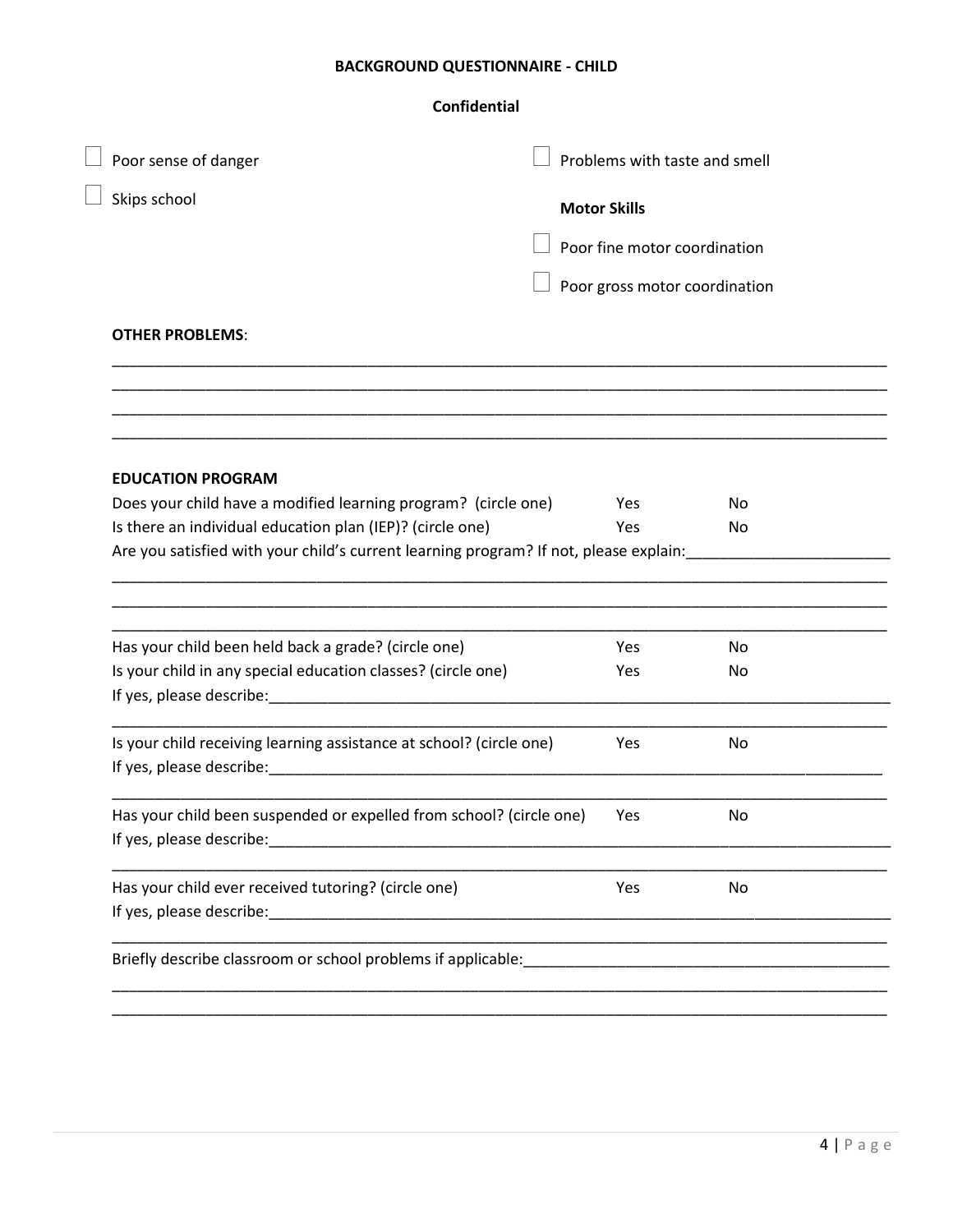## **Confidential**

## **COGNITIVE SKILLS**

Rate your child's cognitive skills relative to other children of the same age.

|                          | Above   | Average | <b>Below</b> | Severe  |
|--------------------------|---------|---------|--------------|---------|
|                          | average |         | average      | problem |
| Speech                   |         |         |              |         |
| Comprehension of speech  |         |         |              |         |
| Problem solving          |         |         |              |         |
| Attention span           |         |         |              |         |
| Organizational skills    |         |         |              |         |
| Remembering events       |         |         |              |         |
| Remembering facts        |         |         |              |         |
| Learning from experience |         |         |              |         |
| Understanding concepts   |         |         |              |         |
| Overall intelligence     |         |         |              |         |

Check any specific problems:

| Poor articulation                                                       |                                            |
|-------------------------------------------------------------------------|--------------------------------------------|
| Difficulty finding words to express self                                | Frequently loses belongings                |
| Disorganized speech                                                     | Difficulty planning tasks                  |
| Ungrammatical speech                                                    | Doesn't foresee consequences of<br>actions |
| Talks like a younger child                                              | Slow thinking                              |
| Slow learner                                                            | Difficulty with math/handling money        |
| Forgets to do things                                                    | Poor understanding of time                 |
| Easily distracted                                                       |                                            |
| Frequently forgets instructions                                         |                                            |
| Describe briefly any other cognitive problems that your child may have: |                                            |

\_\_\_\_\_\_\_\_\_\_\_\_\_\_\_\_\_\_\_\_\_\_\_\_\_\_\_\_\_\_\_\_\_\_\_\_\_\_\_\_\_\_\_\_\_\_\_\_\_\_\_\_\_\_\_\_\_\_\_\_\_\_\_\_\_\_\_\_\_\_\_\_\_\_\_\_\_\_\_\_\_\_\_\_\_\_\_\_\_\_\_\_\_\_\_\_\_\_

\_\_\_\_\_\_\_\_\_\_\_\_\_\_\_\_\_\_\_\_\_\_\_\_\_\_\_\_\_\_\_\_\_\_\_\_\_\_\_\_\_\_\_\_\_\_\_\_\_\_\_\_\_\_\_\_\_\_\_\_\_\_\_\_\_\_\_\_\_\_\_\_\_\_\_\_\_\_\_\_\_\_\_\_\_\_\_\_\_\_\_\_\_\_\_\_\_

Describe any special skills or abilities that your child may have:<br>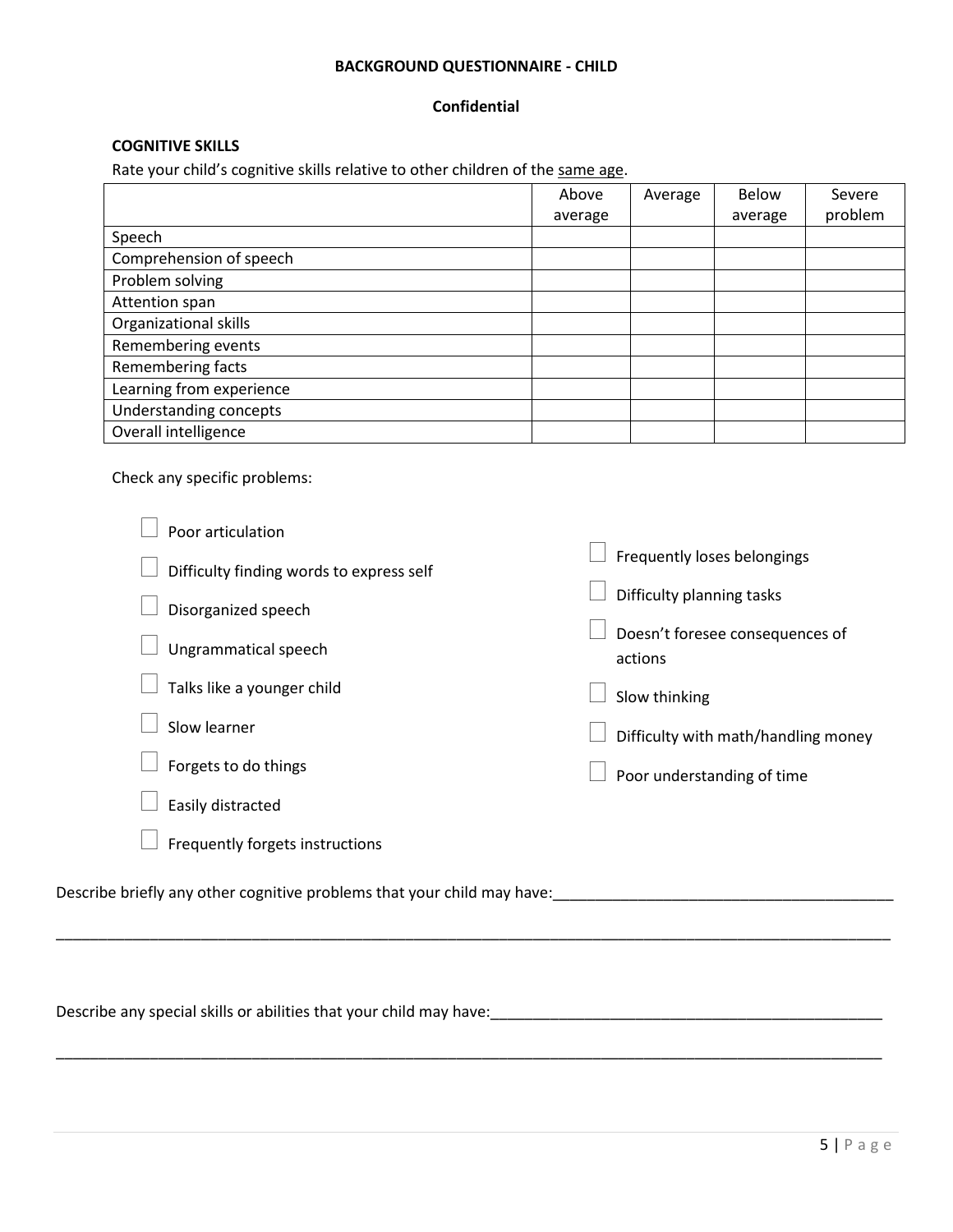## **Confidential**

## **DEVELOPMENTAL HISTORY**

If your child is adopted, please fill in as much of the following information as you are aware of.

During pregnancy, did the mother of this child:

| Take any medication? (circle one)                                                                                                                                                                                                                                                                                                                      | Yes                                    | No           |
|--------------------------------------------------------------------------------------------------------------------------------------------------------------------------------------------------------------------------------------------------------------------------------------------------------------------------------------------------------|----------------------------------------|--------------|
|                                                                                                                                                                                                                                                                                                                                                        |                                        |              |
| Smoke? (circle one)                                                                                                                                                                                                                                                                                                                                    | Yes                                    | No           |
|                                                                                                                                                                                                                                                                                                                                                        |                                        |              |
| Drink alcoholic beverages? (circle one)                                                                                                                                                                                                                                                                                                                | Yes                                    | No           |
|                                                                                                                                                                                                                                                                                                                                                        |                                        |              |
| Use drugs? (circle one)                                                                                                                                                                                                                                                                                                                                | Yes                                    | No           |
|                                                                                                                                                                                                                                                                                                                                                        |                                        |              |
|                                                                                                                                                                                                                                                                                                                                                        |                                        |              |
| List any complications during pregnancy (excessive vomiting, excessive staining/blood loss, threatened miscarriage,<br>infections, toxemia, fainting, dizziness, etc.)<br>and the contract contract contract contract contract contract of the state of the state of the state of the state of the state of the state of the state of the state of the |                                        |              |
| Were there any indications of fetal distress? (circle one)                                                                                                                                                                                                                                                                                             | Yes                                    | No           |
| If yes on any of the above, for what reason? The same state of the state of the state of the state of the state of the state of the state of the state of the state of the state of the state of the state of the state of the                                                                                                                         |                                        |              |
| Circle any that apply to the birth:<br>Labor induced                                                                                                                                                                                                                                                                                                   | <b>Exerceps</b><br>Breech              | Cesarean     |
|                                                                                                                                                                                                                                                                                                                                                        |                                        |              |
| What was your child's birth weight?                                                                                                                                                                                                                                                                                                                    |                                        |              |
| Circle any that apply following birth: Jaundice                                                                                                                                                                                                                                                                                                        |                                        |              |
|                                                                                                                                                                                                                                                                                                                                                        | <b>Breathing problems</b><br>Incubator | Birth defect |
|                                                                                                                                                                                                                                                                                                                                                        |                                        |              |

| Were there any other complications? (circle one) | Yes | Nο |  |
|--------------------------------------------------|-----|----|--|
| If yes, please describe:                         |     |    |  |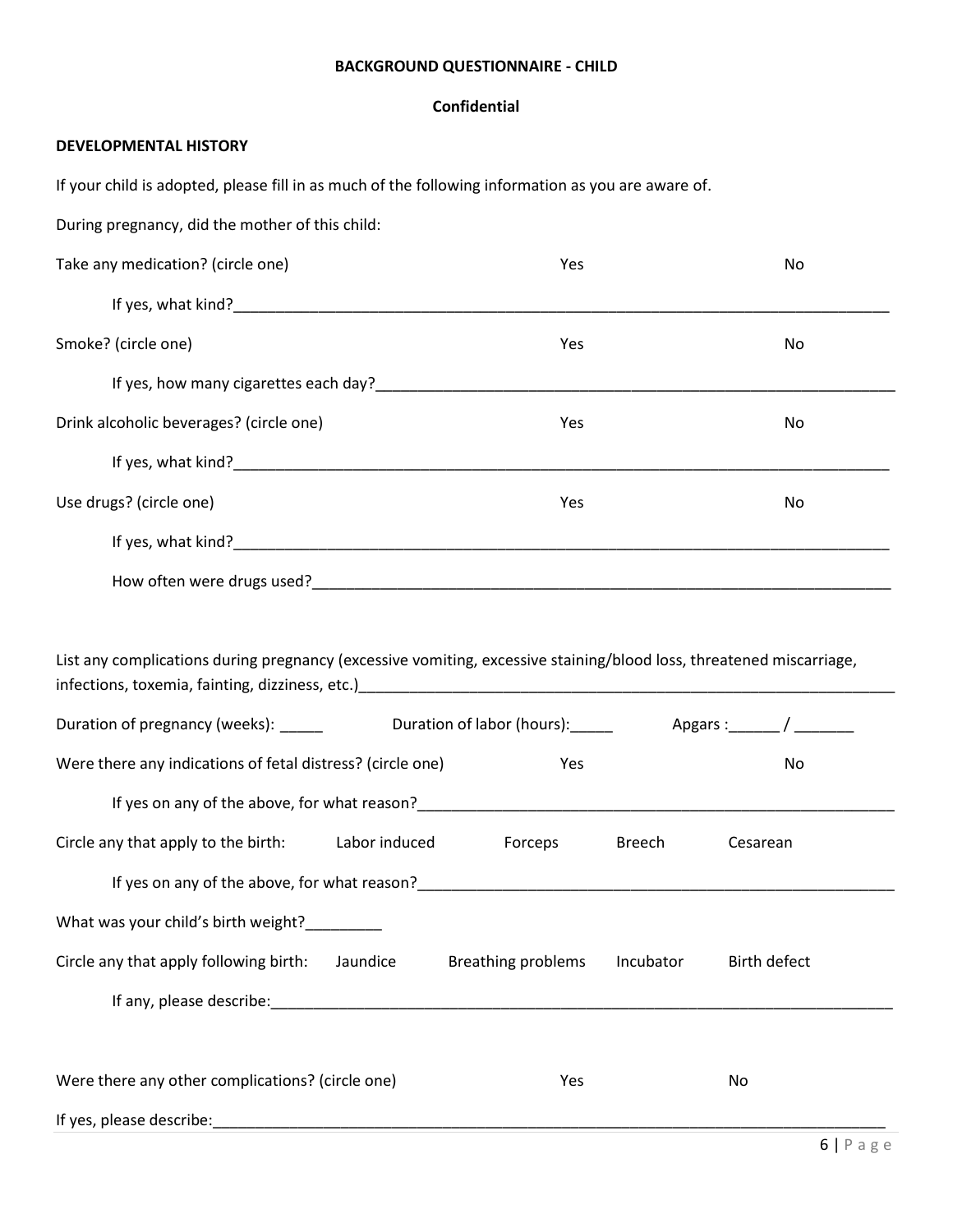## **Confidential**

| Were there any feeding problems? (circle one)                                                    | Yes | No. |    |
|--------------------------------------------------------------------------------------------------|-----|-----|----|
| If yes, please describe:                                                                         |     |     |    |
| Were there any sleeping problems? (circle one)                                                   | Yes | No. |    |
| If yes, please describe:                                                                         |     |     |    |
| Were there any growth or developmental problems during the first few years of life? (circle one) |     | Yes | No |
| If yes, please describe:                                                                         |     |     |    |

Were any of the following present (to a significant degree) during infancy or the first few years of life?

(circle all that apply):

| Unusually quiet or inactive        | Colic                  | <b>Headbanging</b>            |
|------------------------------------|------------------------|-------------------------------|
| Did not like to be held or cuddled | Excessive restlessness | Constantly into everything    |
| Not alert                          | Excessive sleep        | Excessive number of accidents |
| Difficult to soothe                | Diminished sleep       | compared with other children  |

Please indicate the approximate age at which your child first showed the following behaviors by checking the appropriate box. "Never" if your child has never shown the listed behavior.

|             | Early | Average | Late | <b>Never</b> |                        | Early | Average | Late | Never |
|-------------|-------|---------|------|--------------|------------------------|-------|---------|------|-------|
| Smiled      |       |         |      |              | <b>Tied shoelaces</b>  |       |         |      |       |
| Rolled over |       |         |      |              | Dressed self           |       |         |      |       |
| Sat alone   |       |         |      |              | Fed self               |       |         |      |       |
| Crawled     |       |         |      |              | Bladder trained, day   |       |         |      |       |
| Walked      |       |         |      |              | Bladder trained, night |       |         |      |       |
| Ran         |       |         |      |              | <b>Bowel trained</b>   |       |         |      |       |
| Babbled     |       |         |      |              | Rode tricycle          |       |         |      |       |
| First word  |       |         |      |              | Rode bicycle           |       |         |      |       |
| Sentences   |       |         |      |              |                        |       |         |      |       |

### **MEDICAL HISTORY**

Vision problems (circle one) No Yes (describe: 1992) Date of last vision exam: 1992) Date of last vision exam:

Hearing problems (circle one) No Yes (describe: 1988) No Yes (describe and Allen Communication (State of last hearing exam: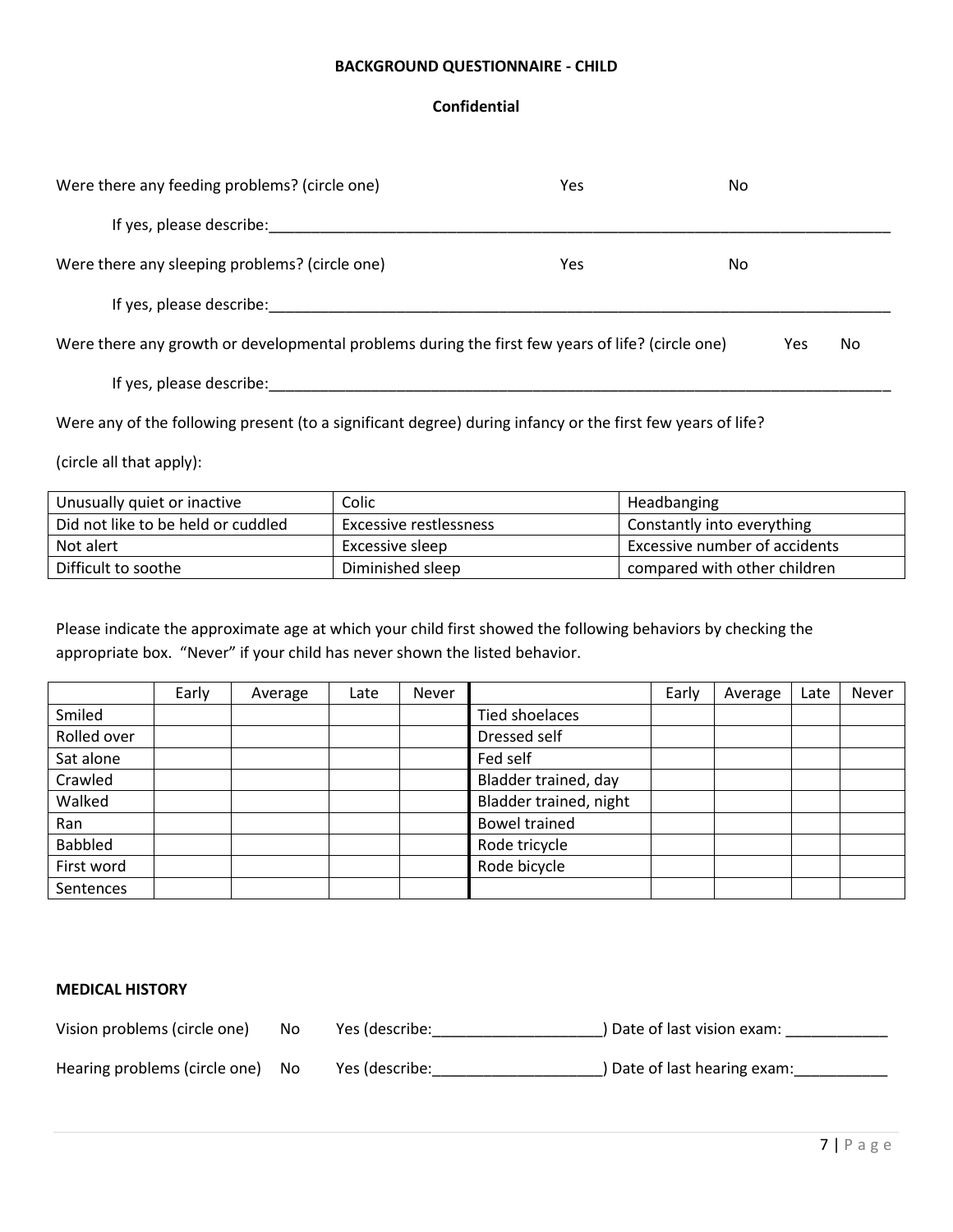## **Confidential**

Provide the approximate date or age next to any illness or condition that your child has had:

| <b>Illness or condition</b> | Date(s) or age(s) | <b>Illness or condition</b>  | Date(s) or age(s) |
|-----------------------------|-------------------|------------------------------|-------------------|
| <b>Measles</b>              |                   | Loss of consciousness        |                   |
| German measles              |                   | Poisoning                    |                   |
| <b>Mumps</b>                |                   | Severe headaches             |                   |
| Chicken pox                 |                   | Rheumatic fever              |                   |
| Whooping cough              |                   | Tuberculosis                 |                   |
| Diphtheria                  |                   | Bone or joint disease        |                   |
| Scarlet fever               |                   | Sexually transmitted disease |                   |
| Meningitis                  |                   | Anemia                       |                   |
| Pneumonia                   |                   | Jaundice/hepatitis           |                   |
| Encephalitis                |                   | <b>Diabetes</b>              |                   |
| High fever                  |                   | Cancer                       |                   |
| Seizures                    |                   | High blood pressure          |                   |
| Allergy                     |                   | Heart disease                |                   |
| Hay fever                   |                   | Asthma                       |                   |
| Injuries to head            |                   | <b>Bleeding problems</b>     |                   |
| <b>Broken bones</b>         |                   | Eczema or hives              |                   |
| Hospitalizations            |                   | Physical abuse               |                   |
| Operations                  |                   | Sexual abuse                 |                   |
| Ear infections              |                   | Other:                       |                   |
| Paralysis                   |                   |                              |                   |

## **FAMILY MEDICAL HISTORY**

Provide the family member's relationship to the child for any illness or condition that any member of the immediate family (i.e., brother, sister, aunt, uncle, cousin, grandparent) has had:

| <b>Condition</b>            | <b>Relationship to child</b> | <b>Condition</b>                | <b>Relationship to child</b> |
|-----------------------------|------------------------------|---------------------------------|------------------------------|
| Seizures or epilepsy        |                              | Tics or Tourette's syndrome     |                              |
| Attention deficit           |                              | Alcohol abuse                   |                              |
| Hyperactivity               |                              | Drug abuse                      |                              |
| Learning disabilities       |                              | Suicide attempt                 |                              |
| Mental retardation          |                              | Physical abuse                  |                              |
| Childhood behavior problems |                              | Sexual abuse                    |                              |
| Mental illness              |                              | Neurological illness or disease |                              |
| Depression or anxiety       |                              | Antisocial behavior (assaults,  |                              |
|                             |                              | thefts, etc.)                   |                              |